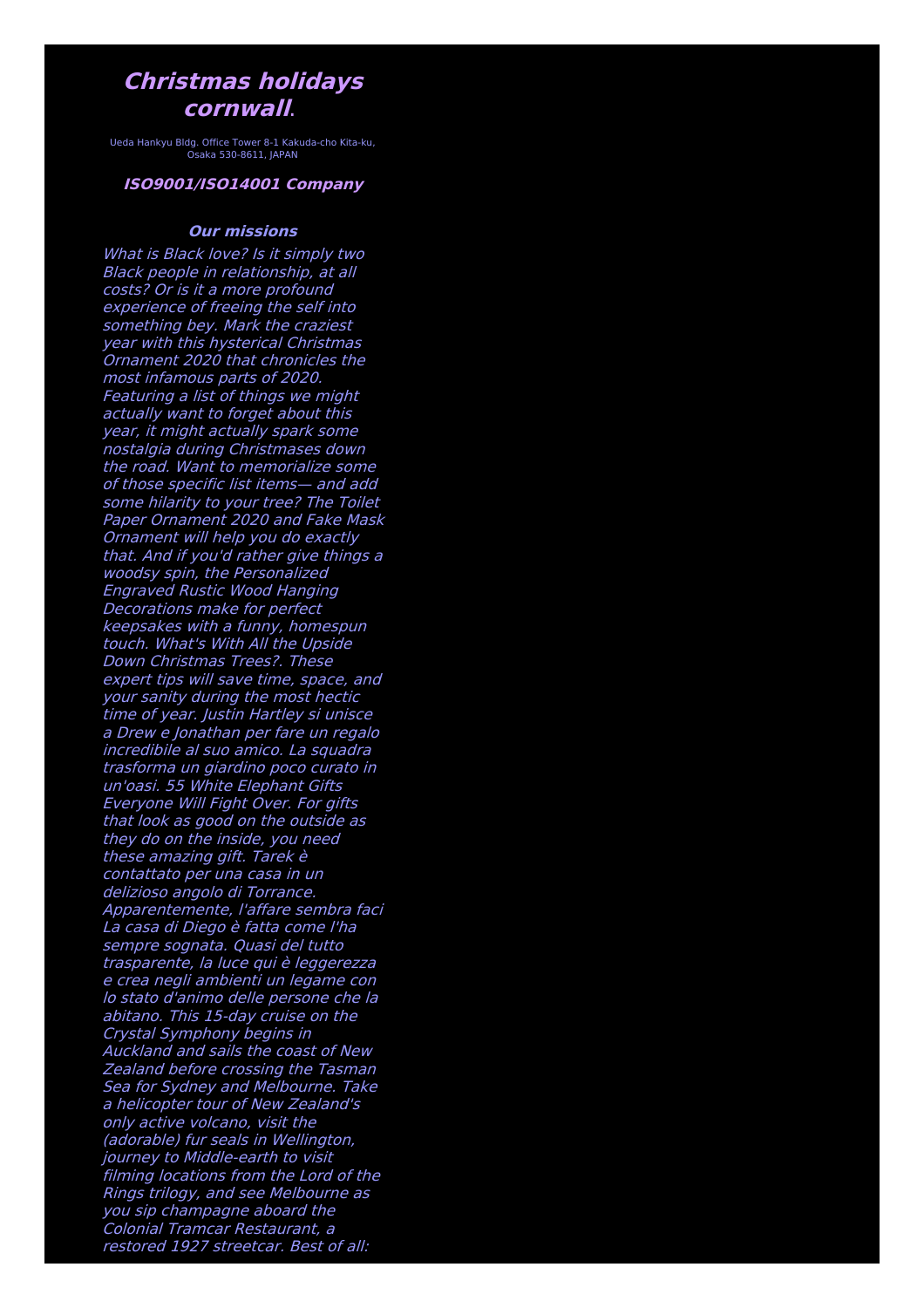You'll be among the first in the world to celebrate the arrival of 2017, parked beneath Sydney's Harbour Bridge with one of the world's biggest fireworks displays filling the night sky overhead. Adventures by Disney— Danube River For families traveling to Europe, Adventures by Disney offers <sup>a</sup> holiday version of its Danube River cruise. Spend Christmas day at Vienna's Hofburg Palace for <sup>a</sup> performance by the Vienna Boys Choir, followed by <sup>a</sup> holiday lunch at Griechenbeisl, the oldest restaurant in the city. This weeklong cruise travels from Germany to Hungary, with Christmas markets at nearly every port for last minute gifts and special souvenirs. Onboard activities include a mulled wine tasting, and Disney's Adventure Guides lead younger travelers in decorating gingerbread houses and <sup>a</sup> gift exchange. CroisiEurope— Andalusia, Spain Spend the Christmas holiday exploring Spain's Andalusia region, with guided excursions through Seville, Cadiz, Jerez, and Cordoba. Passengers aboard CroisiEurope's La Belle de Cadix can attend midnight Mass on Christmas Eve in El Puerto de Santa Maria. Christmas Day is spent in Jerez, <sup>a</sup> city best known for its sherry, horses, and flamenco, before returning to the ship for <sup>a</sup> holiday gala. Now that the holiday season is in full swing, I'm starting to get anxious again. Because even though I spew my guts to the world about my single status pretty much daily, I don't like talking about it with the people closest to me. On this episode of Dear, Black Love we watch newly married couple, Brea and Mariah, share their modern love story. From meeting their freshman year at Yale. 20 Outdoor Christmas Lights to Buy Right Now. L'esperto cacciatore di tesori Drew fa importanti scoperte durante il suo primo viaggio nell'Irlanda del Nord, dove si innamora di una bellezza nipponica vintage. I feel trapped between both versions of myself at family parties. Neither one elicits the response from my family members that I want, which is indifference. I don't want to talk about my dating life. And if people would stop asking me about it, maybe I could just be whichever Maria has decided to show up, instead of tap-dancing my way between Chill and Emotional until I'm dizzy. (Or drunk and then asleep.). 30 Things <sup>a</sup> New College Student Can't Live Without. Liven up this merry holiday with new customs and fun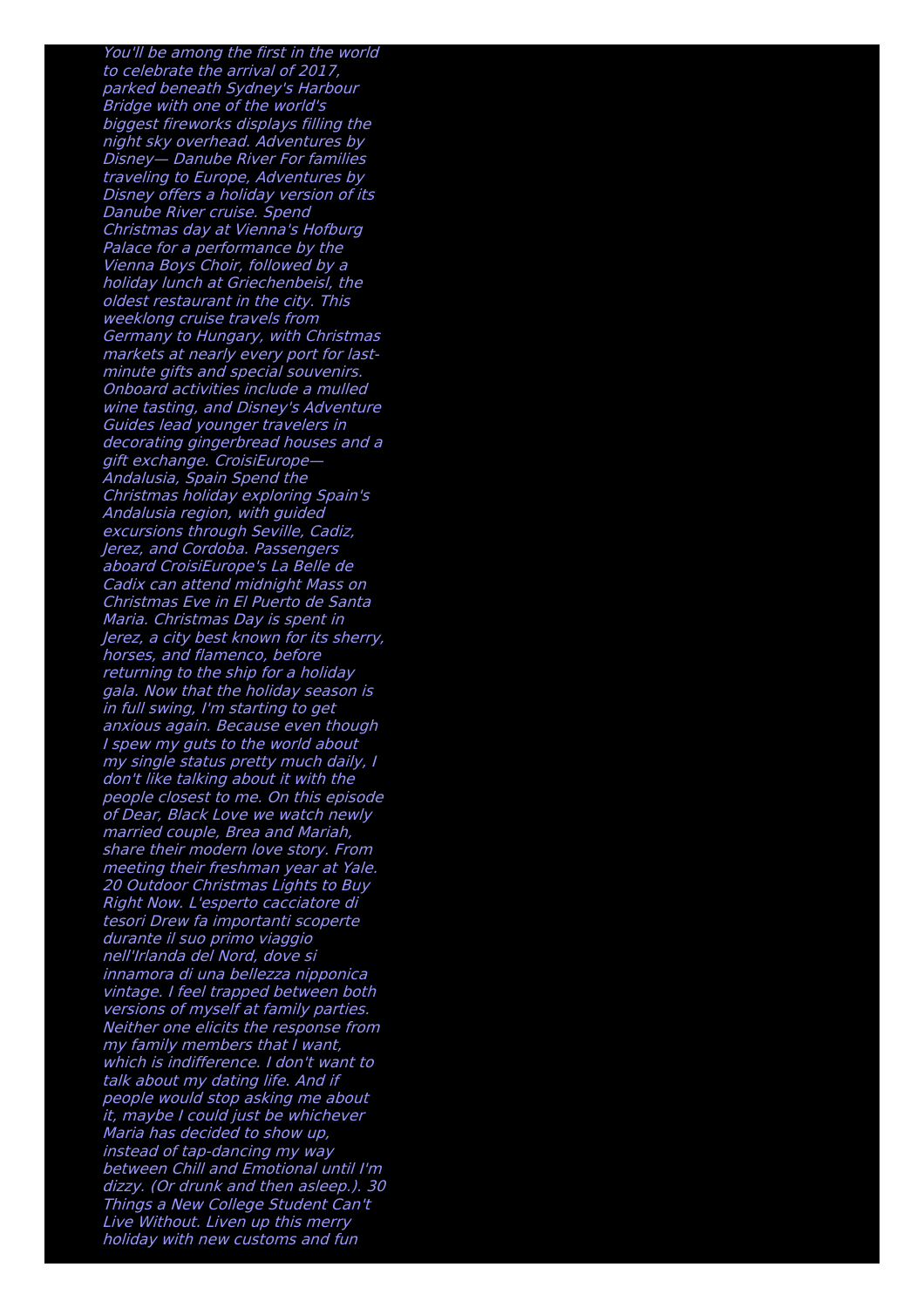twists on old favorites. Aqimero, located in the lobby of the Ritz-Carlton, has two great options to help you celebrate the holiday in style. Opt for <sup>a</sup> decadent five-course boozy brunch on Christmas Day or take your pick of holiday at-home packages. To-go options can feed up to eight and includes decadent entrees and sides, including <sup>a</sup> rib roast and lots of Parker House rolls. If you feel like brunching, book <sup>a</sup> table for before your Christmas Eve or Christmas Day festivities and you're in for raw bar items, pina colada French toast, and more. Tarek <sup>e</sup> Christina tentano di sistemare una casa con vista sull'oceano. I costi per sistemare le fondamenta, però, colgono i due di sorpresa. Drew visita la collezione di oggetti <sup>e</sup> mobili di una fabbrica. In seguito, <sup>a</sup> Derby, l'esperto si occupa di un albero motore di un aereo da combattimento. Una giovane coppia con due figli pensa di vivere in una casa claustrofobica. Jasmine allarga gli spazi con una diversa disposizione degli interni. Drew si dirige <sup>a</sup> Petworth, nel West Sussex, capitale dell'antiquariato del sud. Inoltre, nel Lancashire, affronta una dura trattativa per un singolare parafuoco. These Just-Dropped Zodiac Candles Make the Perfect Stocking Stuffer. And thus, "Emotionally Realistic, Yet Slightly Wounded Maria" was born. When asked about her dating life, she levels with you. "Online dating is really hard, but it's impossible to meet men at bars," she'll say. " I'm starting to think that maybe not everyone falls in love." Emotionally Realistic, Yet Slightly Wounded Maria bemoans her bad dates, slaps on <sup>a</sup> fake smile when you show her your engagement ring, secretly blocks your babies on social media, and sneaks off to the bathroom to swipe on Tinder to soothe her fears of dying<sup>\* Sep. 08, 2021 Extreme weather [christmas](http://foto-ms.pl/detail/news/517621/chrismas/) lights</sup> alone. Karen Mitner also finds holiday \* Sep. 08, 2021 womens three part songs [christmas](http://foto-ms.pl/detail/news/879709/chrismas/)gatherings difficult, as <sup>a</sup> working mom with a to-do list that rivals Santa's. Between buying gifts for everyone and maintaining the calendar, it's impossible for her to relax and enjoy the season. "Christmas makes me sad, lonely, and full of angst, as I see it as <sup>a</sup> time of nonstop commitments and obligations," Karen explains. Even though she's been spending the holidays with her husband's family for the past two decades, constant talk of their TEENhood and people from their hometown makes her feel like an outsider. "It makes me feel like I am performing <sup>a</sup> juggling act of

## \* News Flash \*

\* Sep. 04, 2021 falcon hilton [christmas](http://foto-ms.pl/detail/news/826741/chrismas/) menu \* Sep. 06, 2021 New [christmas](http://foto-ms.pl/detail/news/187314/chrismas/) songs 2013 mp3 download .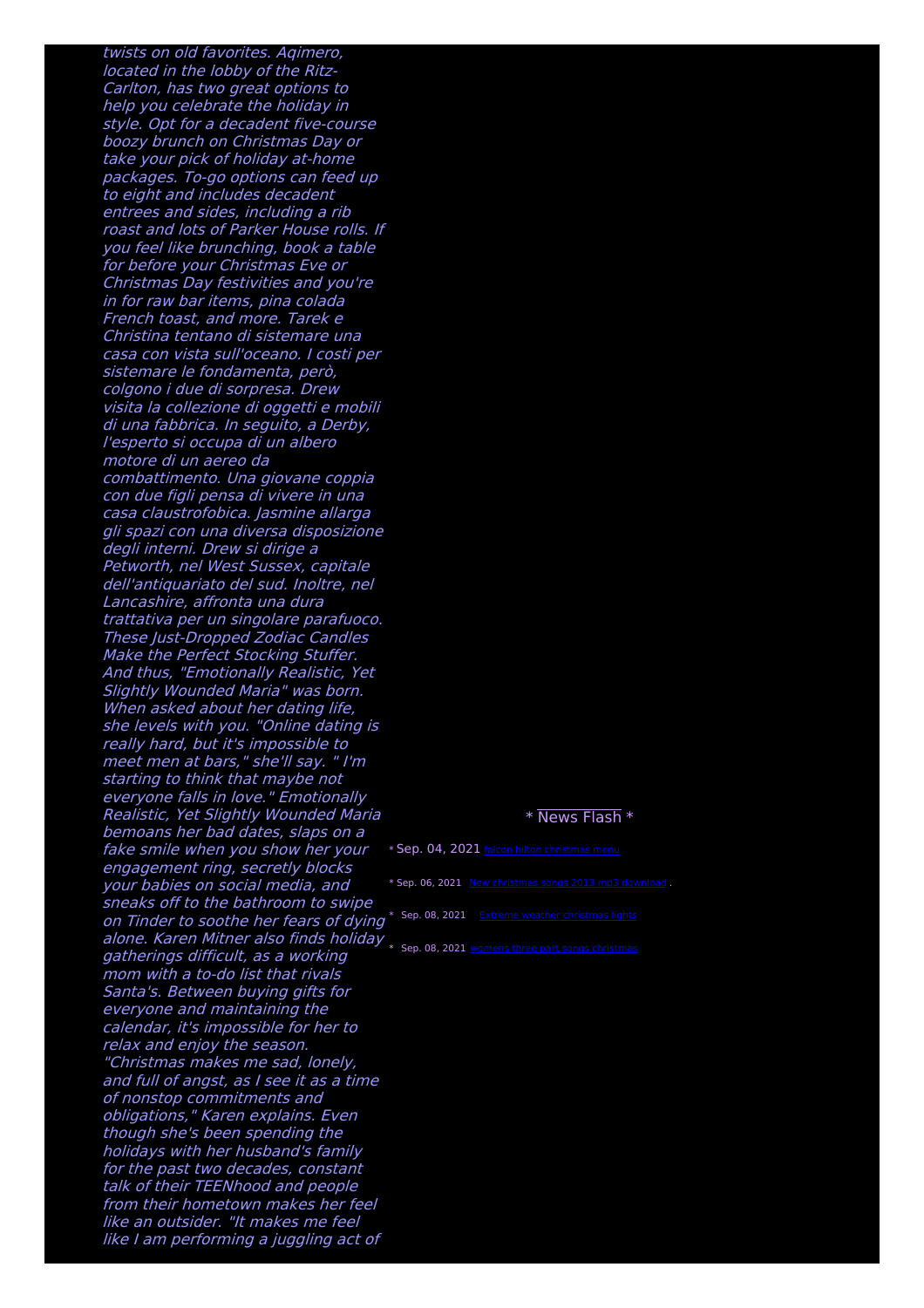happiness— trying to make sure the TEENs and hubby are happy," she says. Gli agenti Tarek <sup>e</sup> Christina El Moussa comprano vecchie case, le ristrutturano <sup>e</sup> le rivendono <sup>a</sup> prezzo maggiorato. The Best Holiday Cards to Send This Season. After being raised on <sup>a</sup> steady diet of Disney movies, I expected to meet someone and fall passionately in love— but wound up collapsing under the pressures of modern dating. Luckily, I eventually realized that there's no "right" way to date, and that I need to find happiness within myself, no partner needed. Dreaming of <sup>a</sup> warm, beachy getaway as winter snow blows in? Add a dash of coastal fun to your Christmas decor this season with the Sea Resin Mini Christmas Tree that looks just like beach glass. Available in different sizes, this delicate tree figurine adds a whimsical touch and is the ideal size for <sup>a</sup> mantel, table centerpiece or shelf. It stands at about 8 inches tall and features handmade, glimmering blue faux glass that makes for a beautiful effect next to twinkle lights. Plus, the icy blue is <sup>a</sup> nice— but still wintry— departure from the typical red and green of the season. - Shop by mail, fax, phone or on the Internet to save time. Be sure to ask about delivery dates and keep <sup>a</sup> record of every order. Save even more time by having gifts wrapped and sent directly to the recipient. 20 Outdoor Christmas Lights to Buy Right Now. From the practical to the just for fun, our list of gifts for dads will help you find the perfect. features, you can holiday like <sup>a</sup> superstar in your character-filled Christmas cottage. Find out about parking, getting here, and our local amenities. Top Christmas days out in the South West. Tickets for Santa and ice skating most be booked separately to your admission ticket. You might also like to read my top Christmas days out in Devon, festive events around the country, illuminations and light trails, and my guide to UK Christmas Markets. Newquay Zoo, Newquay, 18 to 24 December 2021. There will be a penguin quiz to complete during your visit to the park this December and January. Tickets cost £7.50 per TEEN. Check with the garden centre for more information. Christmas in Britain, and most particularly in England, is the biggest party season of the year. Christmas Day itself, the start of the great holiday period, is the one day in the year on which the head of state - the Queen - speaks to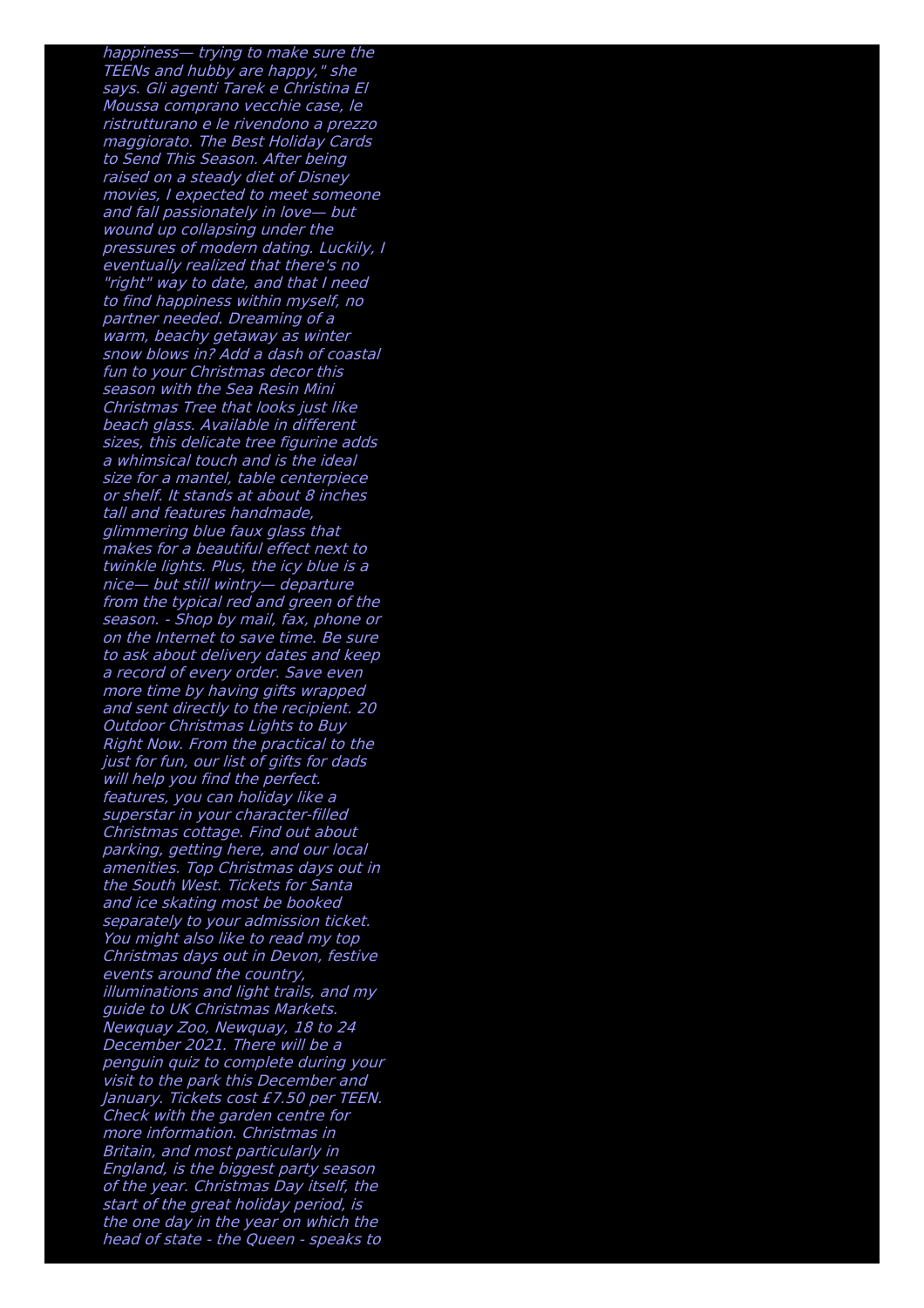the nation. Christmas Day is the high point of <sup>a</sup> festive period that lasts at least two days, but depending on the calendar, can become <sup>a</sup> holiday period of up to nine days, and one which people have been getting ready for for up to two months. The meal is accompanied by red wine, cider or beer, according to taste. Whether you want to spend a couple of days exploring or enjoy your entire break surrounded by secluded woodland, our forest locations offer things to do for everyone. This is all on top of the Park's usual fun and excitement, including the indoor play area at Creeky's Playhouse, the Carousel and Wave Rider swings. Animal lovers have the chance to explore The Stables, Reptile House and the Meerkat Enclosure. Well known for its rugged coastline and traditional English countryside, the West Country offers <sup>a</sup> diverse array of breathtaking landscapes. Whether it's pristine beaches, picture-perfect villages or dramatic river valleys, between them, Devon, Cornwall, Dorset and Somerset offer some of the UK's most stunning scenery. 10 magical UK locations that come alive at Christmas. Christmas & New Year Holidays 7 nights Guided Walking from £1,029 pp 5 nights Guided Walking from £869pp. You can also make your own lanterns to guide your family to the beach. Pre-booking these workshops is essential. This Christmas season join <sup>a</sup> magical lantern procession on an intimate journey through Trebah to firelit festivities on the beach. 1 to 4 bedroom options, sleeping up to 8 guests per cabin. Christmas & New Year Holidays 7 nights Guided Walking from £1,099 pp 4 nights Guided Walking from £745 pp. Twixmas Holidays 3 nights Guided Walking from £449 pp SEE ALL FESTIVE BREAKS IN the southern lakes. SEE ALL FESTIVE BREAKS ON THE ISLE OF WIGHT. Santa Special Train Ride: 4 - 24 Dec ( Details ) Plymouth. Christmas & New Year Holidays 7 nights Guided Walking from £1,029 pp 4 nights Guided Walking from £745 pp. Deerpark welcomes your pets. Did you know we have pet-friendly cabins and facilities available for your furry friends to join you on your stay? The best places to visit in Cornwall this Christmas. Christmas & New Year Holidays 7 nights Guided Walking from £1,029 pp 4 nights Guided Walking from £745 pp. 2022: Save up to £50pp on UK holidays. Here's where to head for festive spirit and